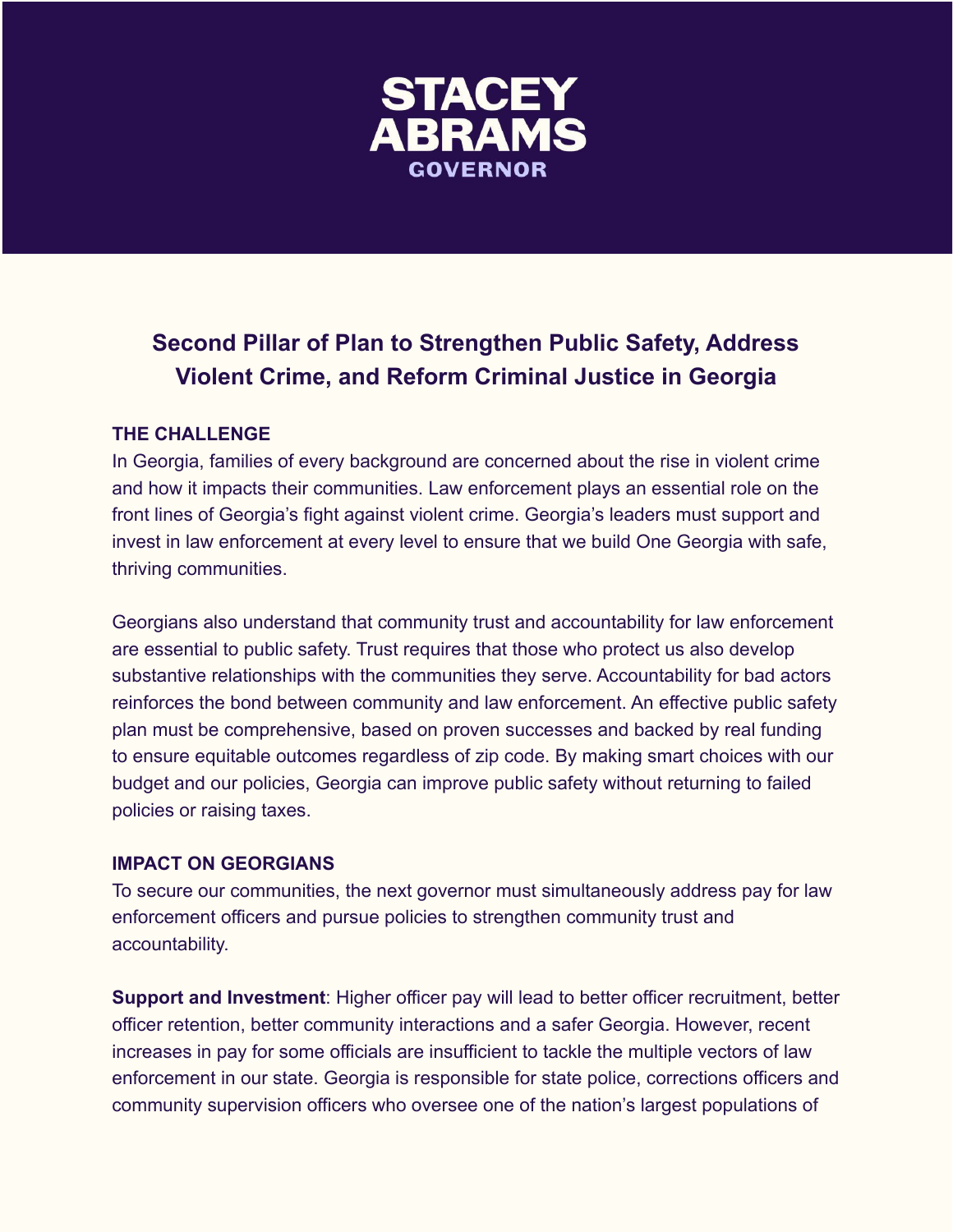probation and parole. Yet, the current salaries do not pay these officers a living wage. The advertised salary for a correctional officer is \$38,040; for juvenile justice correctional officers the salary is \$37,730. The advertised starting salary for a community supervision officer level 1 is \$39,671, and these are the officers responsible for supporting re-entry and limiting recidivism.

Beyond state law enforcement, local communities struggle to recruit and retain law enforcement due to low pay, increased pressures and community tensions. With more guns in our communities, due to Brian Kemp's criminal carry law and the rise in violent crime under his watch, many law enforcement officers report concerns about an [increase](https://www.41nbc.com/proposed-constitutional-carry-law-what-it-means-for-middle-georgia/) in crime and a [harder](https://www.washingtonpost.com/nation/2022/03/24/columbus-gun-ownership-violence/) time doing their jobs. Law enforcement in urban, suburban and rural areas across Georgia struggle with staffing shortages that put communities at risk.

According to an article from [The Atlanta Journal-Constitution](https://www.ajc.com/news/crime/georgia-police-agencies-struggle-to-fill-their-ranks/A4J5SGNOT5DNLNCPPANRXTKQHY/) published in November 2021, one-quarter of Albany Police Department's positions were vacant, along with one-third of Putnam County Sheriff's Office's 35 positions. In Chatham, about 20 percent of the County's law enforcement positions were vacant. Additionally, over 1,105 law enforcement officers retired in Georgia in 2021 — the most retirements in the past six years. In 2020, 3,280 officers allowed their certification to lapse or be removed the highest total in five years.

**Trust and Accountability**: As we address pay, we must also confront the erosion of trust in our communities. The rise in violent crime coupled with law enforcement shortages has left police forces overwhelmed and under-resourced. This challenge has a [direct correlation](https://www.ojp.gov/ncjrs/virtual-library/abstracts/final-report-presidents-task-force-21st-century-policing) with the relationship between law enforcement and the communities they serve. In Georgia, violent crime increased by 23 percent from 2019 to 2020, while [homicides increased by 55 percent.](https://www.11alive.com/article/news/crime/fbi-crime-data-shows-drastic-spike-in-homicides-on-national-level-across-georgia-and-in-atlanta/85-860d4de5-bdb0-452c-84bd-20b9c4da9074) Both remained high in 2021.

While the police are a crucial resource in deterring and responding to violent crime, they are most effective when they have the support of the community they serve. Community trust is the foundation of effective policing. In order to strengthen public safety and address violent crime, we must promote targeted policing strategies that can reduce violent crime without intimidating communities. Effective policies will fortify training standards. Investments like Medicaid expansion can reduce the overreliance on police to respond to crises they are not trained to address, whether the issue is a mental health crisis or a confrontation with the disabled.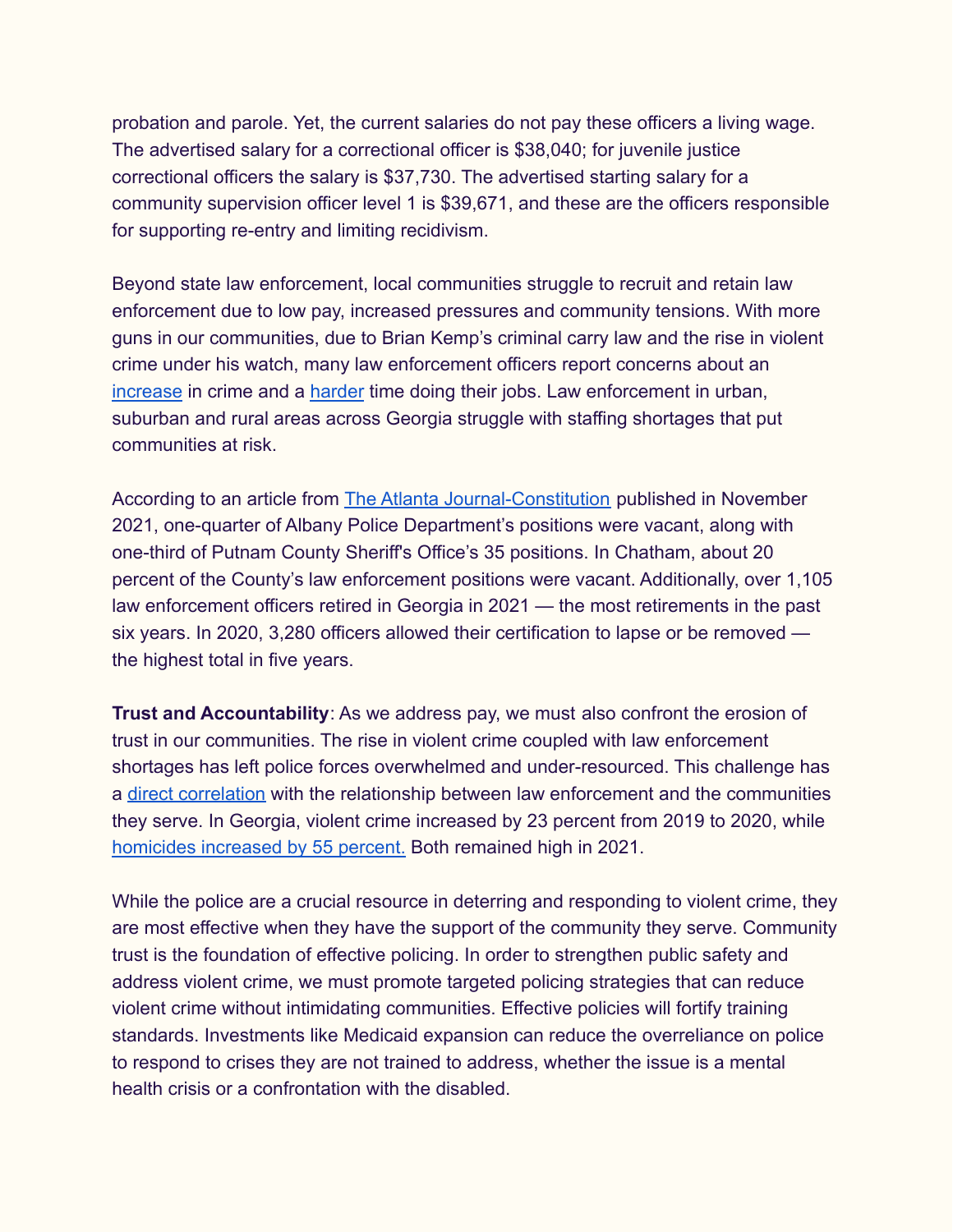Most officers strive to do their best, but those who fail must be held accountable for misconduct. Reports of bad action cannot be ignored: aggressive over-policing of minor or nonexistent offenses, failing to pursue and solve homicides and other violent crimes in all neighborhoods, and—most notoriously—killing civilians, particularly young Black men who posed no threat. This lack of trust affects all law enforcement and impacts both cooperation with investigations and tensions between law enforcement and residents. Georgia must both improve its own standards and incentivize local law enforcement by ensuring that accountability will be fair and transparent. Under the prior administration, Georgia made strides by improving the grand jury process and improving law enforcement training standards. As more is done, trust and accountability are stronger - as is public safety.

## **STACEY'S PLAN**

Stacey Abrams is the only candidate for governor with a comprehensive plan to strengthen public safety, address violent crime and reform our criminal justice system in Georgia, without raising taxes on families.

Specifically, as Governor, Stacey will:

#### **Support and invest in law enforcement:**

- Raise base salary for state patrol, correctional officers (adult and juvenile), and community supervision officers to approximately \$50,000/year and offer proportionate increases based on experience, which will improve recruitment and retention efforts to address severe staffing shortages, at a two-year cost of \$91M per year
- Provide \$25M in state grants to local agencies for salary raises to support living wages and incentivize local housing options, rather than deferring support to the public through problematic tax credit programs that have proven uneven or insufficient in other sectors
- Secure and regularize mental health supports at every level of law enforcement, including reducing stigma and expanding self-reporting options
- Invest in expanded training and collaborative supports, like crisis officers who specialize in mental health and social services